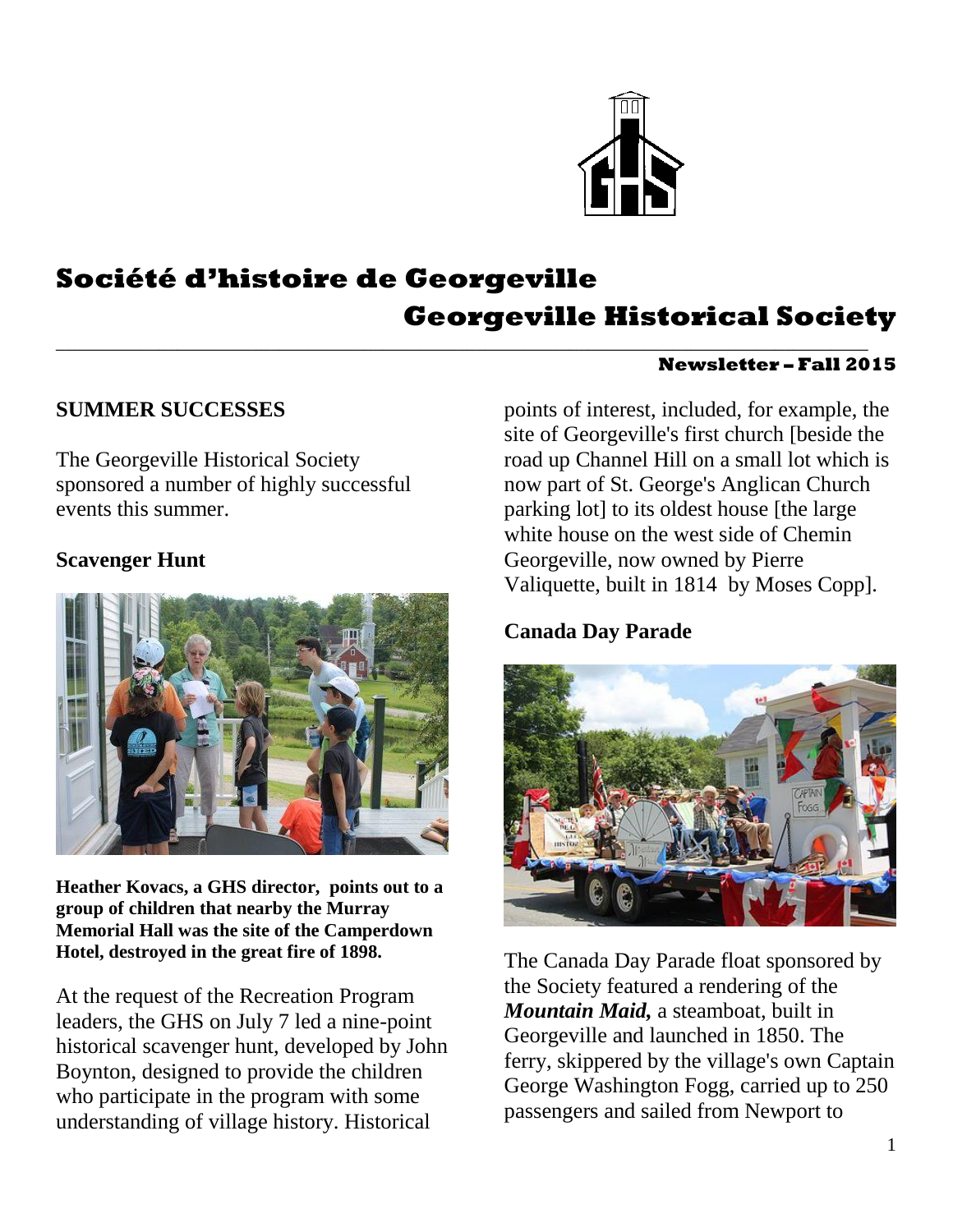Magog with various stops along the way, including Georgeville. It won first prize for the best float in the parade.

# **Outing to Owl's Head**



**The Historical Society adventurers take the final trek to the summit of Owl's Head**

On Wednesday, July 22, more than forty people were, by special arrangement, whisked by chairlift to a spot near the summit of Owl's Head. The outing was reminiscent of similar adventures undertaken by summer visitors to the lake during the 1800s and early  $20<sup>th</sup>$  century, when climbing the mountain was a popular seasonal activity. In the lea of the mountain's summit, Hugh Scott presented an account prepared by his father, John , of how how Victorian novelist, Anthony Trollope and his wife, Rose, made the ascent in 1861. (For a detailed account, see the article on page 4).

### **Tour of Historic Barns**

The tour, on August 12, started at the Desmarais properties, both off the Georgeville Road and at the farm on the East Road. The tour was organized and

conducted by Martin Bosch with the assistance of Louise Abbott and Niels Jensen.

The first structure on the itinerary was the E.G.Penny barn built by Nathan Beach in 1887 and situated on the Georgeville Road property.

The second stop on the tour was the family's barn located on the East Road property. Louise Abbott pointed out that the building had been moved from its original site near the roaidside, placed on a new foundation and enhanced with the a number of additions and modifications. The 270 acre farm is unusual for having remained intact for 200 years. For most of the  $19<sup>th</sup>$  century, the farm was in the hands of Georgeville's Julius Ives and Laura Drew family.



The tour then moved on to the barn on the property of Aileen Desbarats on Chemin McGowan. The colonial English barn was built in 1879 by Joseph G. Merriman and his son, Frank, for well-known resident and customs officer Sewell Foster Copp, a grandson of Georgeville's founder, Moses Copp

The last barn on the tour was that of Robert Coallier on the Magoon Point Road.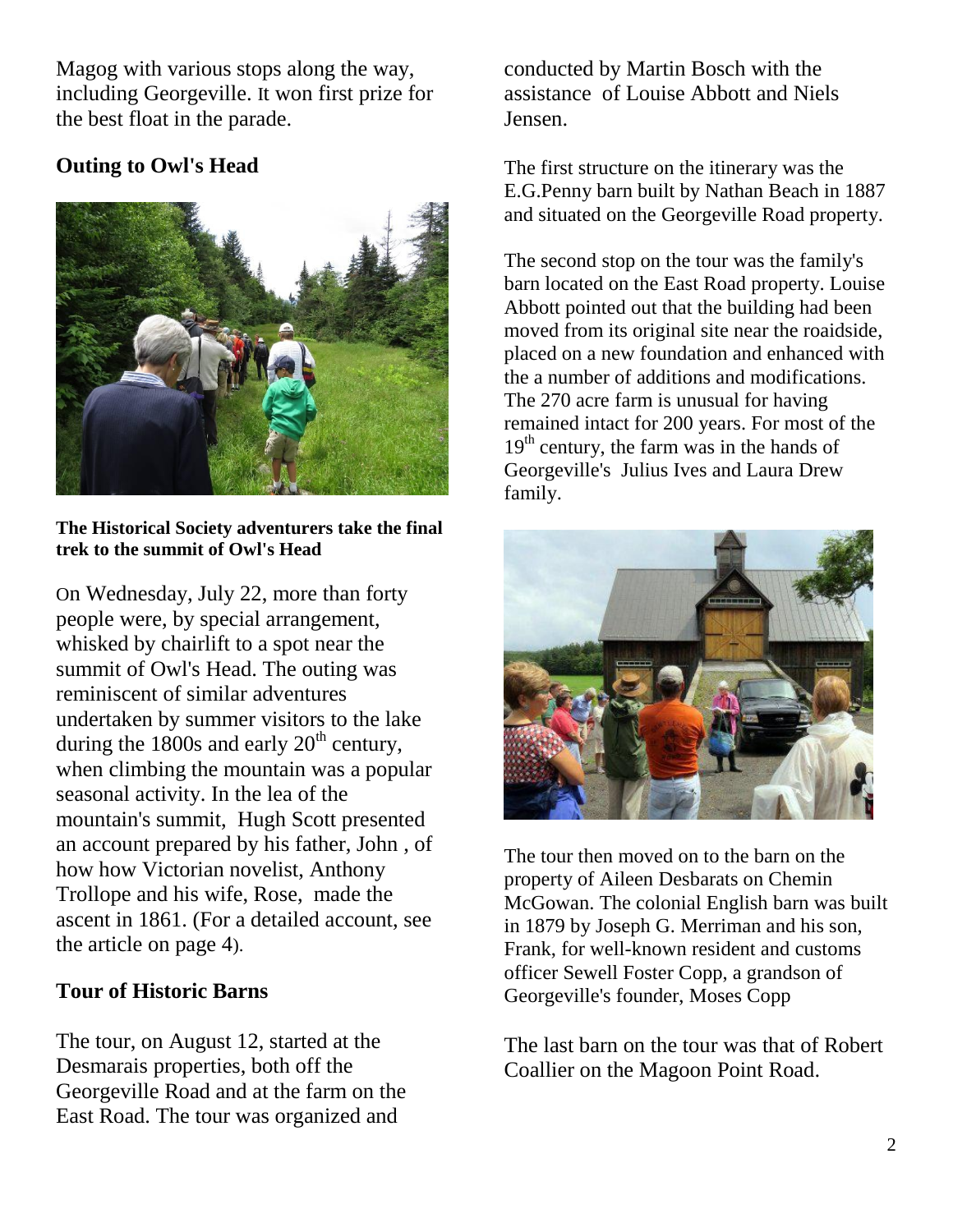The barn at "Beechwood", originally the Nathan Beach farm, and more recently, the Evans farm, has been meticulously replicated by the Coalliers. In 2014, they were presented with the Georgeville Historical Society's Nathan Beach Award, created to honour people who have made an outstanding contribution to preserving the built heritage of our community.

## **The Bigelow Garden**



The rejuvenated Bigelow received an attractive new sign and remained in vivacious full bloom all summer.



# **ST.GEORGE'S TO CELEBRATE 150 YEARS**



Georgeville's St. George's Anglican Church will next year celebrate the  $150<sup>th</sup>$  anniversary of its founding.

As a prelude to that 2016 event, the church this year underwent extensive renovations. The entire exterior of the building was repainted; there was extensive work to strengthen the foundation; and the roof will be retiled. The work was preceded by a highly successful fund-raising campaign and, of course, the generous funding of 70 percent of the cost by the Quebec Government's Conseil du patrimoine religieux du Québec.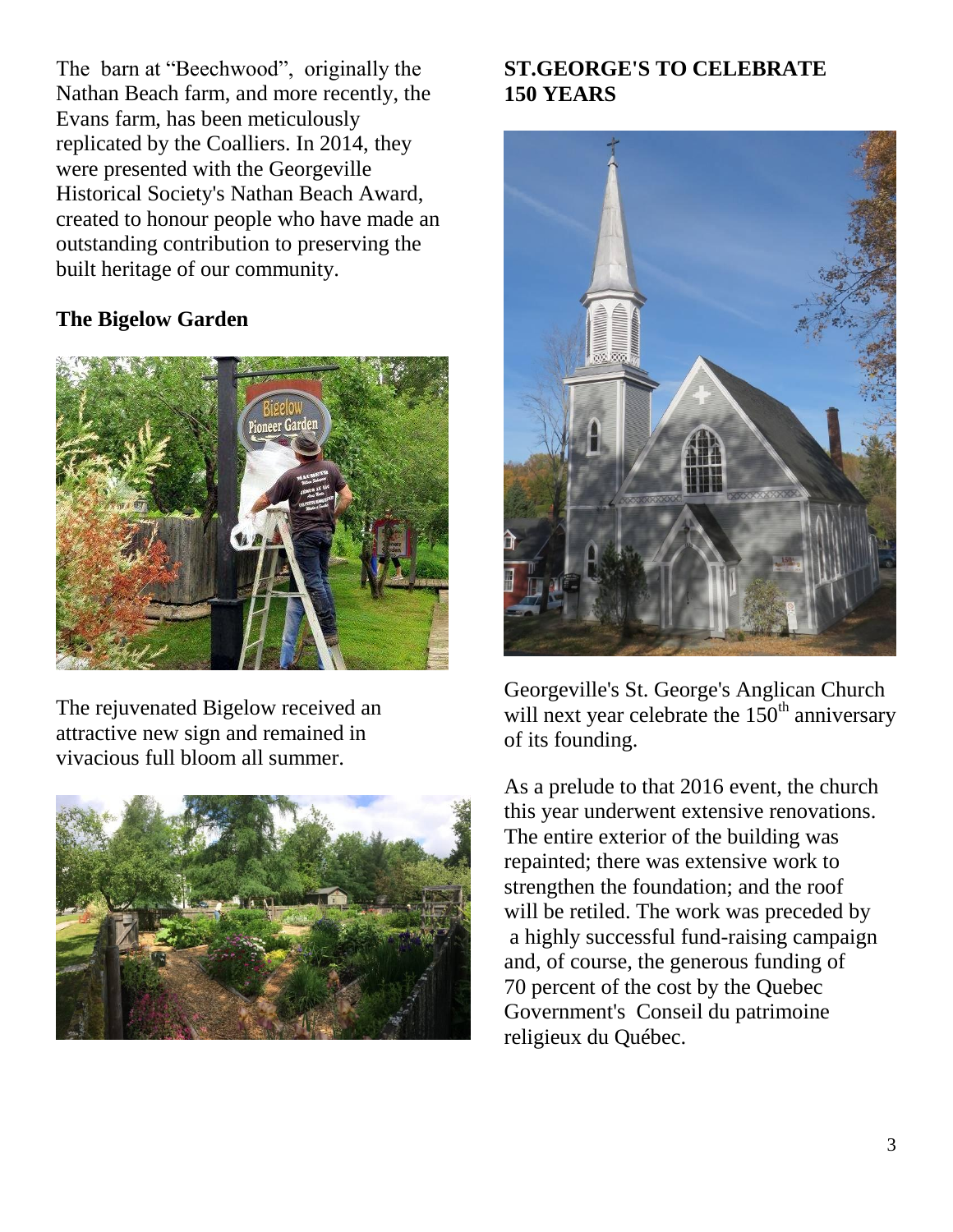Next August – coinciding with the anniversary of its founding – the church will host a celebratory concert, followed by a reception. More information on this event and other possible anniversary celebrations will be forthcoming.

# **A DATE TO REMEMBER**

The annual Remembrance Day ceremony will take place at the Georgeville Cenotaph at 10.45 am on Wednesday, November 11.

# **GHS RECEIVES MARY LANDRY PHOTO COLLECTION LEGACY**



The Georgeville Historical Society is both grateful and delighted to accept the gift of more than 100 photos in Mary Landry's "Faces of Georgeville" collection from son, William, and daughter, Anne.

Mary, a professional photographer, was a familiar figure around Georgeville and owned a home, along with husband, Peter, on the Magoon Point Road. She was raised in Sherbrooke and Arvida and received her B.A. in English from McGill University. She developed a passion for photography in the 1960s and used her talent to express her love of people, nature and travel. She exhibited in Montreal and the Eastern Townships and was a founding member of the Georgeville Festival des Arts.

The series of portraits she took of local personalities to celebrate the bicentennial of Georgeville in 1997, and contained in the "Faces of Georgeville" collection, is considered her finest artistic achievement. The collection of 108 photos has now been indexed and digitalized. Eighteen of the portaits are currently on display in the Murray Memorial Hall.

### **HISTORIC CLIMB OF OWL'S HEAD**

*Hugh Scott presented this account of Anthony and Rose Trollope's ascent of Owl's Head at an outing of the Georgeville Historical Society to the mountain on July 22, 2015.*

The Historical Society has asked me to tell you about the first recorded account of a climb of Owl's Head. The climber was the prolific Victorian novelist Anthony Trollope, who was second in popularity only to Charles Dickens. This year is the 200th anniversary of Trollope's birth (that's the sort of thing the historical society likes you to know) and he and his wife Rose made the ascent in 1861.

What was it that brought such a celebrated writer to the remote wilderness of Lake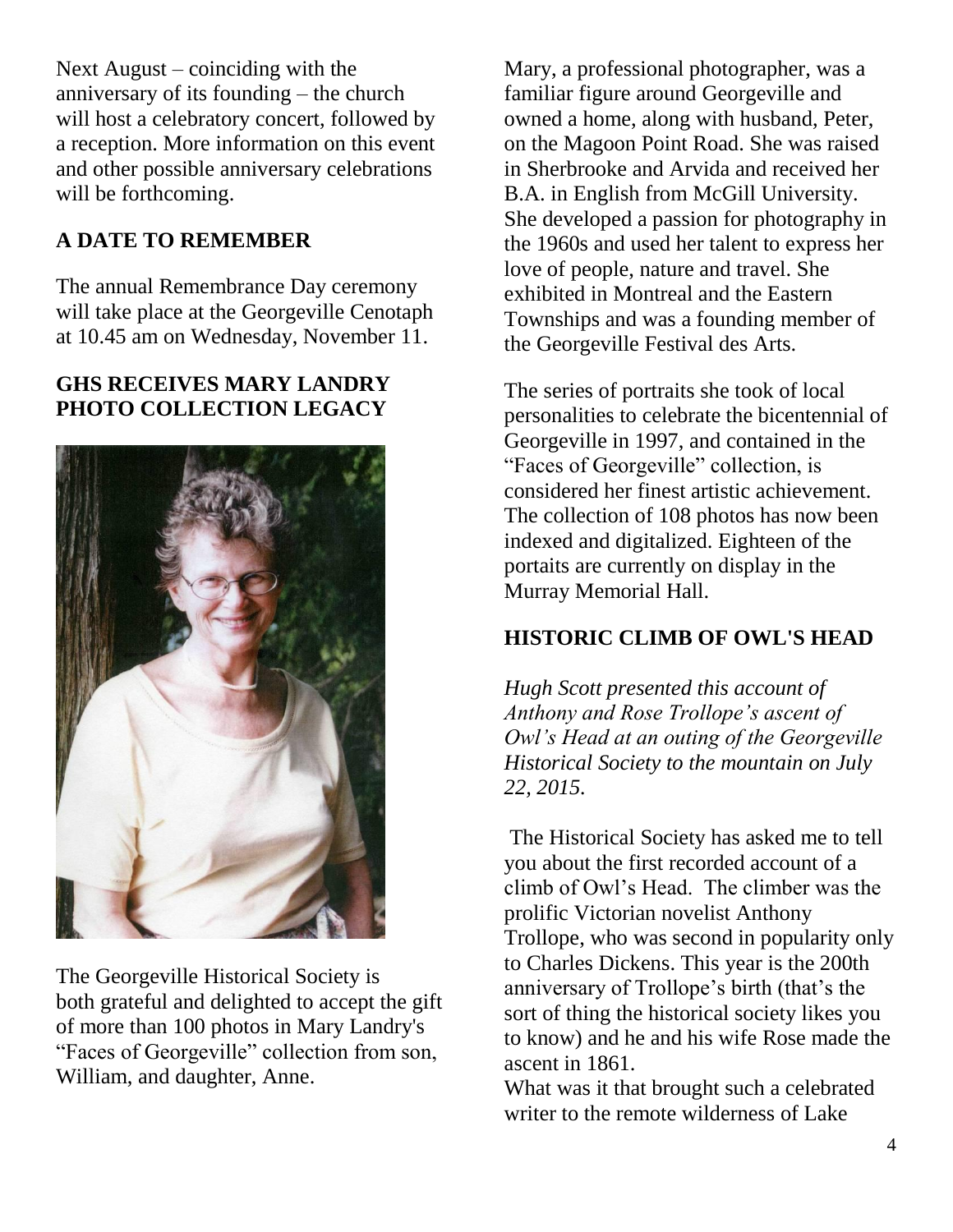Memphremagog 154 years ago? It all came about because Sir Edmund Walker Head, the Governor General, visited Georgeville and the lake in September 1861. No sooner had Sir Edmund returned to Quebec City than Anthony Trollope, a fellow old boy of Winchester School, paid him a call.

The novelist was on a reporting trip for a non-fiction book to be called North America. Sir Edmund advised him that he should no account leave Lower Canada until he had "seen the lake and the mountains of Memphra-Magog."

Trollope took the Governor General up on his recommendation. The author and his wife travelled by rail from Quebec City to Sherbrooke, and then by wagon with the mail to the village of Magog. There they took Capt. George Washington Fogg's new steamer, the *Mountain Maid* – Trollope wrote -- "up the lake to a solitary hotel called the Mountain House, which is built at the foot of the mountain on the shore, and which is surrounded on every side by thick forest.

"The lake is therefore the only highway. I have seldom been in a house which seemed so remote from the world, and so little within reach of doctors, parsons or butchers. Bakers in this country are not required, as all persons make their own bread. But in spite of its position the hotel is well kept, and on the whole we were more comfortable there than at any other in in Lower Canada." Trollope's account continues: "The one thing to be done at the Mountain House is the ascent of the mountain called Owl's Head. 'I doubt if the lady can do it,' one man said to me. I asked if ladies sometimes did go up. 'Yes, young women do at times,' he said. After that my wife resolved that she would see the top of Owl's Head, or die in

the attempt. "The path was indicated to us and off we started with high hopes.

"I have been up many mountains, and have climbed some that were perhaps somewhat dangerous. In climbing the Owl's Head there is no danger. One is closed in by thick trees the whole way. But I doubt if I ever went up a steeper ascent. It was very hard work but we were not beaten. We reached the top, and there sitting down thoroughly enjoyed our victory.

"The view down the lakes and the forests around, and on the wooded hills below, is wonderfully lovely. I never was on a mountain which gave me a more perfect command of all the country round. But as we arose to descend we saw a little cloud coming towards us from over Newport.

"The little cloud came on with speed, and we had hardly freed ourselves from the rocks of the summit before we were surrounded by rain. As the rain became thicker, we were surrounded by darkness also… I may confess now that I became much frightened. At last I did utterly lose the track. We had succeeded in getting down the steepest and worst part of the mountain, but we were still among dense forest trees, and up to our knees in mud.

"But the people at the Mountain House were Christians and men with lanterns were sent halooing after us through the dark night. When we were thus found, we were not many yards from the path, but unfortunately on the wrong side of a stream. Through that we waded and then made our way to safety in the inn. In spite of which misadventure I advise all travellers in Lower Canada to go up Owl's Head."

The Trollopes' adventure demonstrates how thoughtful the historical society has been in arranging the chair lift not only to deliver us up the mountain today, but to take us safely